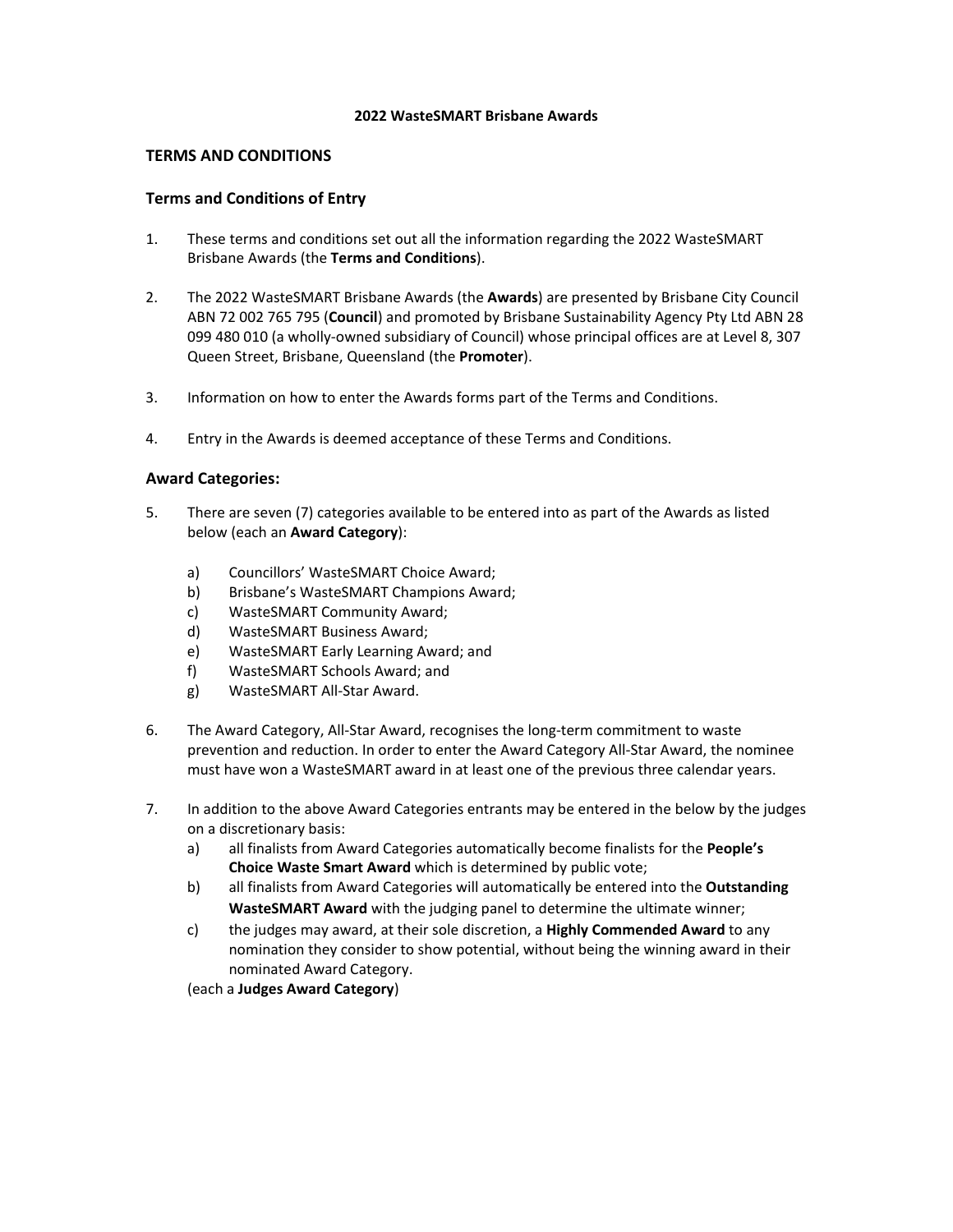# **Eligibility**:

- 8. To be eligible to enter the Awards, a person must:
	- a) fully and legibly complete all the details on the online entry form available at wastesmartawards.com.au (the **Online Entry Form**);
	- b) not be an employee or contracted staff of the Promoter or Council, a Councillor or a judge for the Awards;
	- c) be over the age of 18 or have the consent of a parent or guardian to enter the Awards;
	- d) demonstrate that their nominated project was performed within the City of Brisbane (as defined in the *City of Brisbane Act 2010*) and produced results between **1 July 2021 and 30 June 2022** (the **Eligibility Period**); and
	- e) demonstrate that their nomination is for a new initiative or new addition to an existing initiative that has produced new outcomes during the Eligibility Period; and
	- f) meet any specific eligibility criteria available at https://www.wastesmartawards.com.au/eligibility/
- 9. The Promoter reserves the right to determine the eligibility of entries and the success of each entry against the Awards criteria in its sole discretion. The Promoter may exclude an entrant if they consider their entry or awarding the award to that entrant would be inconsistent with the Promoter's general objectives.

## **Prizes:**

- 10. The prizes for each Award Category and Judges Award Category are as follows:
	- a) Councillors' WasteSMART Choice Award ‐ 1 award of \$350 in cash or a prize to the same or greater value to be determined at the discretion of the Promoter;
	- b) Brisbane's WasteSMART Champions Award 1 award of \$350 in cash or a prize to the same or greater value to be determined at the discretion of the Promoter;
	- c) WasteSMART Community Award 2 awards of \$350 in cash or a prize to the same or greater value to be determined at the discretion of the Promoter;
	- d) Waste Smart Business Award 2 awards of \$350 in cash or a prize to the same or greater value to be determined at the discretion of the Promoter;
	- e) WasteSMART Early Learning Award 1 award of \$350 in cash or a prize to the same or greater value to be determined at the discretion of the Promoter;
	- f) WasteSMART Schools Award 2 awards of \$350 in cash or a prize to the same or greater value to be determined at the discretion of the Promoter;
	- g) People's Choice WasteSMART Award 1 award of \$350 in cash or a prize to the same or greater value to be determined at the discretion of the Promoter;
	- h) Outstanding WasteSMART Award ‐ 1 award of \$350 in cash or a prize to the same or greater value to be determined at the discretion of the Promoter;
	- i) All‐Star WasteSMART Award ‐ 1 award of \$350 in cash or a prize to the same or greater value to be determined at the discretion of the Promoter; and
	- j) Highly Commended 3 awards of \$100 in cash or a prize to the same or greater value to be determined at the discretion of the Promoter,

(each a **Prize**).

11. If a Prize winner does not accept any element of a Prize, the Promoter is not obliged to provide that winner with a substitute prize. Any additional expenses incurred by the Prize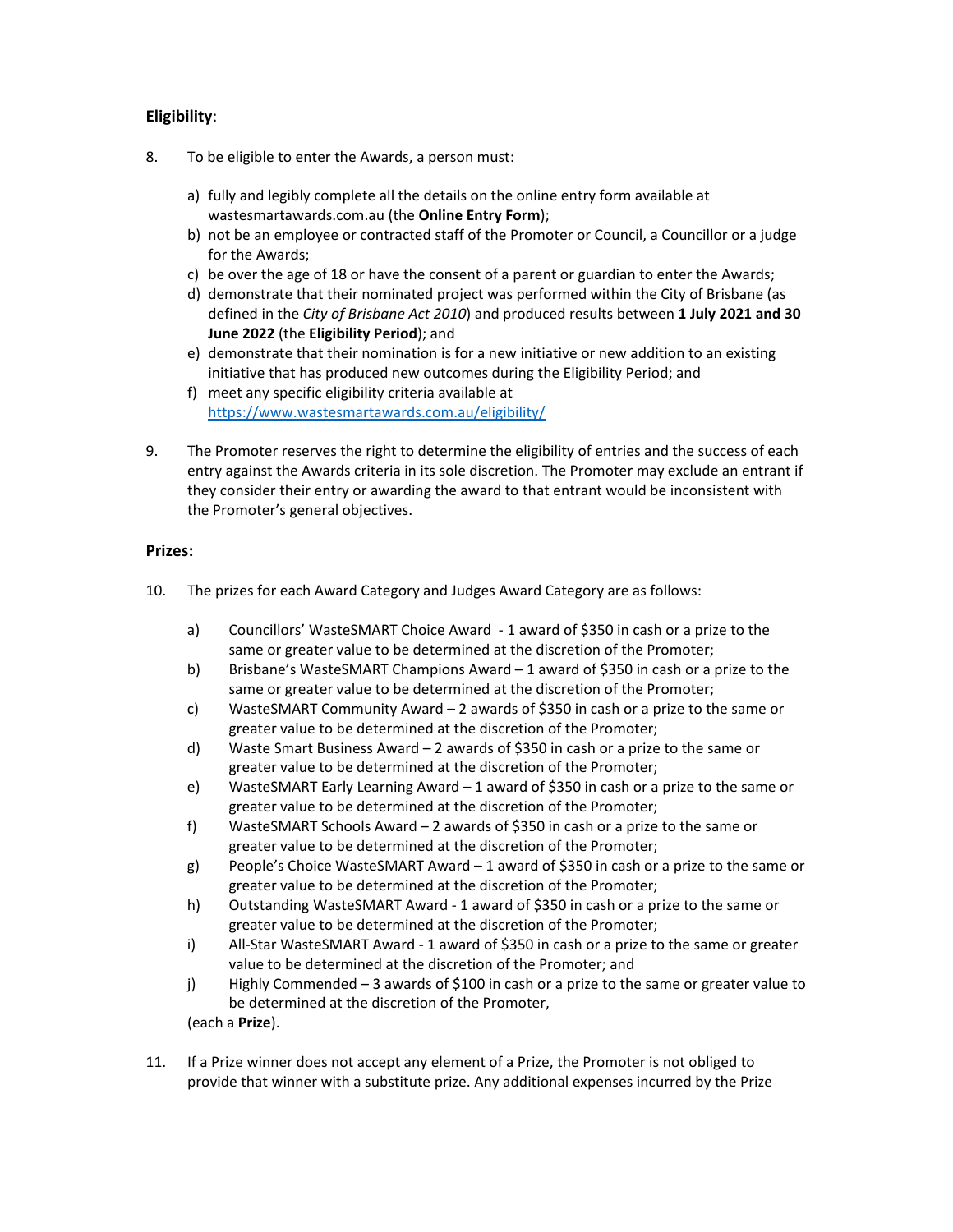winners, other than those outlined in these Terms and Conditions, are the responsibility of the Prize winners.

12. A Prize must be redeemed by the relevant Prize winner unless that Prize winner is under 18 years of age, in which case the Prize winner's parent or legal guardian is required to redeem the Prize on the Prize winner's behalf.

### **How to enter**:

- 13. To enter the Awards, entrants must complete the Online Entry Form during the Awards entry period noted in condition 15 below.
- 14. Illegible, incomplete, late or non-compliant entries are invalid and will not be accepted and no further correspondence will be entered into.
- 15. Only one entry per person per Award Category will be accepted.
- 16. Entries must be received between **9am Monday 11 July 2022** and **5pm Saturday 3 September 2022.**

### **Nomination**:

- 17. Upon nomination, all entrants will receive an automated email from the Promoter to the email address noted on the Online Entry Form with additional questions specific to the Award Category they entered. Entrants must answer any and all additional questions and are able to submit a maximum of three supporting documents, such as images, video, brochures, media releases, reports and letters of recommendation. **This additional information is compulsory for judging and must be submitted to the Promoter via return email by 5pm Monday 5 September 2022 AEST or the nomination will be deemed invalid.**
- 18. A project may be entered in multiple Award Categories but it can only be recognised as a finalist in one Award Category.
- 19. The judging panel reserve the right to re-categorise an entry, or enter it in an additional Award Category, if they determine an Award Category other than the Award Category entered into is better suited for the entry.

## **Voting for the People's Choice WasteSMART Award**

20. The winner of the People's Choice WasteSMART Award will be chosen based on public votes. The finalist with the most public votes from **9am AEST 3 October 2022** to **5pm AEST 16 October 2022** will be deemed the winner.

### **Judging process for all Award Categories, except the People's Choice WasteSMART Award:**

- 21. The judging panel for the Awards will be outlined on the home page at https://wastesmartawards.com.au/ once announced.
- 22. The judging process for each entry is as follows: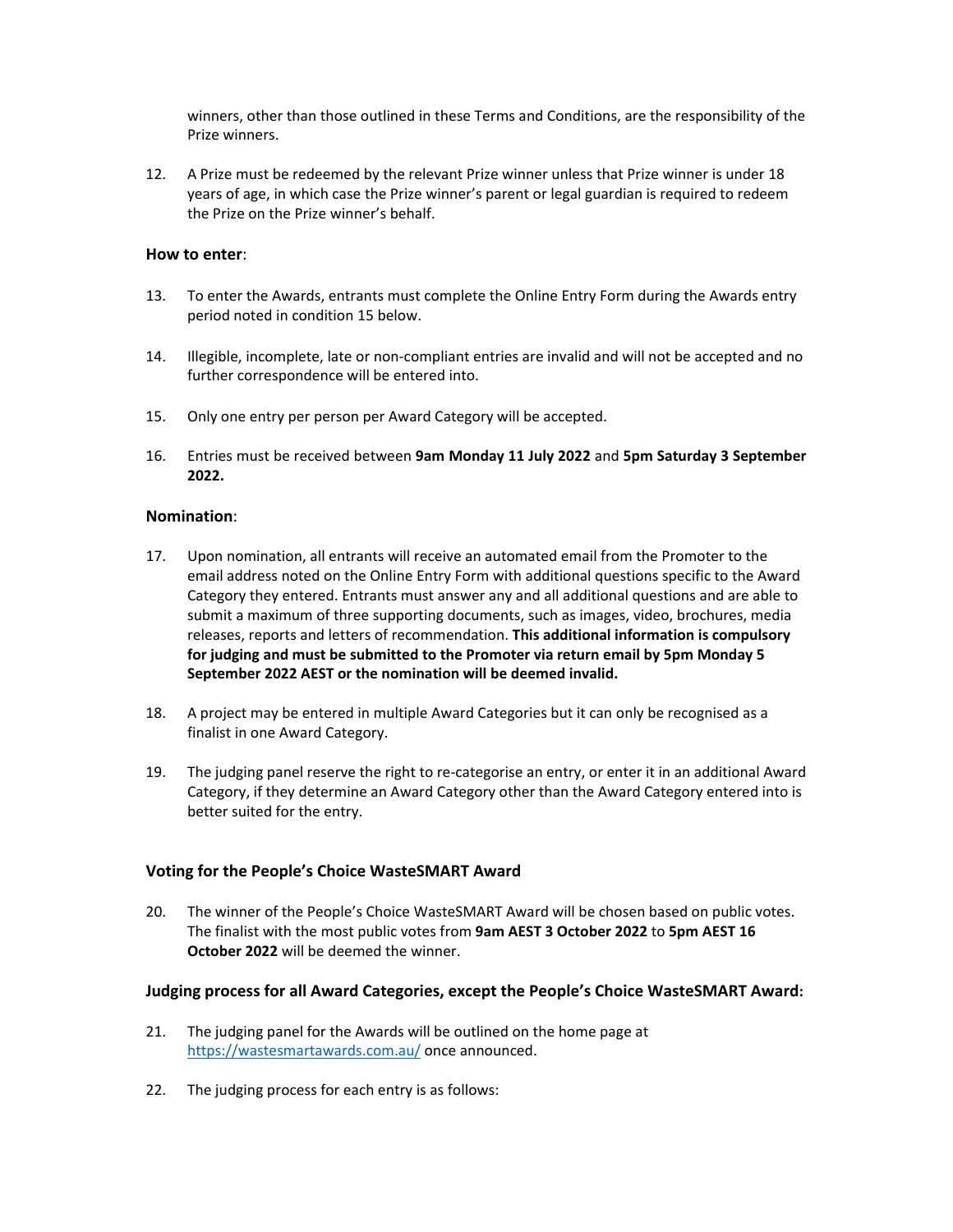- a) ROUND 1 ‐ The Promoter's Program Manager, Internal Management Team and Council representatives review all entries received. Entries are judged on the merits in accordance with the judging criteria noted in condition 23. Out of that process 3 finalists are shortlisted for each Award Category.
- b) ROUND 2 Entries selected as "Finalists" are evaluated on the merits in accordance with the judging criteria and weighting noted in 23. Out of this process, the judges' scores for each finalist are averaged to identify the winner in each Award Category.
- c) The Promoters Program Manager will participate in Round 1 and facilitate the Round 2 judging to ensure consistency across both judging rounds.
- 23. Entrants understand that judges:
	- a) will not participate in judging any Award Category or Judges Award Category where there may be a conflict of interest; and
	- b) will be bound by a confidentiality agreement.
- 24. Each entry to the Awards will be judged by the set criteria. The criteria is available here.

### **Winner notification**

- 25. The winners will be announced by the Lord Mayor at the Award ceremony in the Brisbane Room at City Hall on Thursday 17 November 2022 (subject to COVID‐19 restrictions) (the **Awards Ceremony**).
- 26. Entrants agree that if they are a finalist in the Awards, they must attend, or have a representative attend, the Awards Ceremony to receive the relevant Prize in the event that they win.

### **Re‐draw:**

27. If a finalist cannot attend the Award Ceremony and are selected by the judging panel as a winner, the Promoter reserves the right to award the Prize for the relevant Award Category in favour of the next highest scoring finalist within that Award Category who is in attendance at the Award Ceremony.

### **Warranty:**

- 28. Entrants warrant that the information in their entry, and any attachments to their entry, are true and correct to the best of their knowledge and do not contain any defamatory or offensive content or infringe upon the copyright, intellectual property rights or moral rights of any person and that they will notify the Promoter of any changes to the information and any circumstances that may affect their entry. By submitting a photograph for entry, the entrant warrants that prior to submitting the photograph, they have gained the consent of all identifiable persons featured in that photograph.
- 29. The Promoter reserves the right to verify the validity of entries and may disqualify an entrant or an entry if it discovers or determines that an entry does not comply with these Terms and Conditions, an entrant has provided dishonest or incorrect information in its entry or that an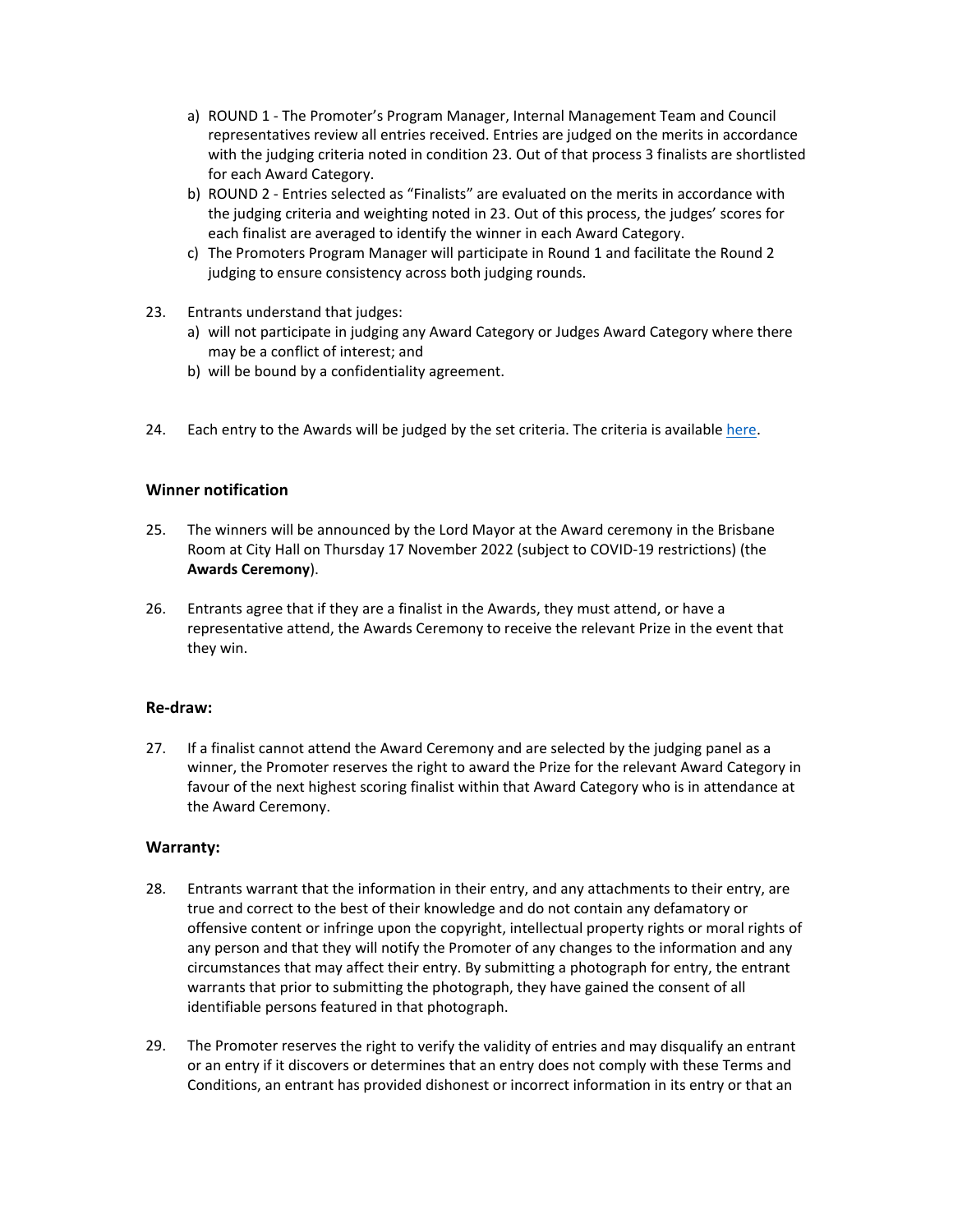entry contains defamatory or offensive content or infringes third party intellectual property rights.

- 30. The Promoter requires a minimum of three entries for an Award Category to ensure the quality and integrity of the Awards. If less than three entries for a particular Award Category are received, the Promoter reserves the right to remove that Award Category from the Awards.
- 31. In the case of disputes regarding the judging of the Awards, the Promoter's decision is final, and no correspondence will be entered into.
- 32. The Promoter reserves the right to change an Award Category or Judges Award Category or eligibility requirements for an Award Category, refrain from the awarding of winners for an Award Category or Judges Award Category or award joint winners.
- 33. The Promoter's failure to enforce any of its rights contained in these Terms and Conditions at any stage does not constitute a waiver of those rights.
- 34. The Promoter, its partners, sponsors, judges, staff and contractors shall not be held liable for any reason whatsoever resulting from its adjudication in good faith of entries in these Awards.
- 35. **Force Majeure**: If for any reason these Awards are not capable of running as planned (including due to restrictions as a result of the COVID‐19 pandemic, infection by computer virus, bugs, tampering, unauthorized intervention, fraud, technical failures or any other causes beyond the control of the Promoter, including where it is required or directed to for any reason by Council) which corrupts or affects the administration, security, fairness, integrity or proper conduct of this competition, the Promoter reserves the right, in its sole discretion, to take any action that may be available, and to cancel, terminate, modify or suspend the Awards.
- 36. By entering the Awards, entrants agree that if they become finalists or winners of the Awards they will participate in marketing and promotional activities of the Promoter, including but not limited to media exposure and promotion of future WasteSMART Brisbane Award ceremonies without any payment or other compensation. If requested by the Promoter, entrants will provide all reasonable assistance and cooperation to the Promoter in the preparation of case studies and other material for the promotion of the Awards or for the Promoter's use generally.
- 37. Winners and finalists may promote themselves as winners or finalists of the Awards (as applicable) by use of the Awards' logo in accordance with the Promoter's directions and guidelines provided to them along with digital copies of the Award's logo.
- 38. Entrants acknowledge that Council is subject to the *Right to Information Act 2009* (Qld). Each entrant acknowledges that if a Right to Information request is made, their entry may be provided in response to that request with all appropriate redactions in accordance with the *Right to Information Act 2009* (Qld).

### **Privacy consent:**

39. Entrants agree that their personal information will be stored and used by the Promoter or Council: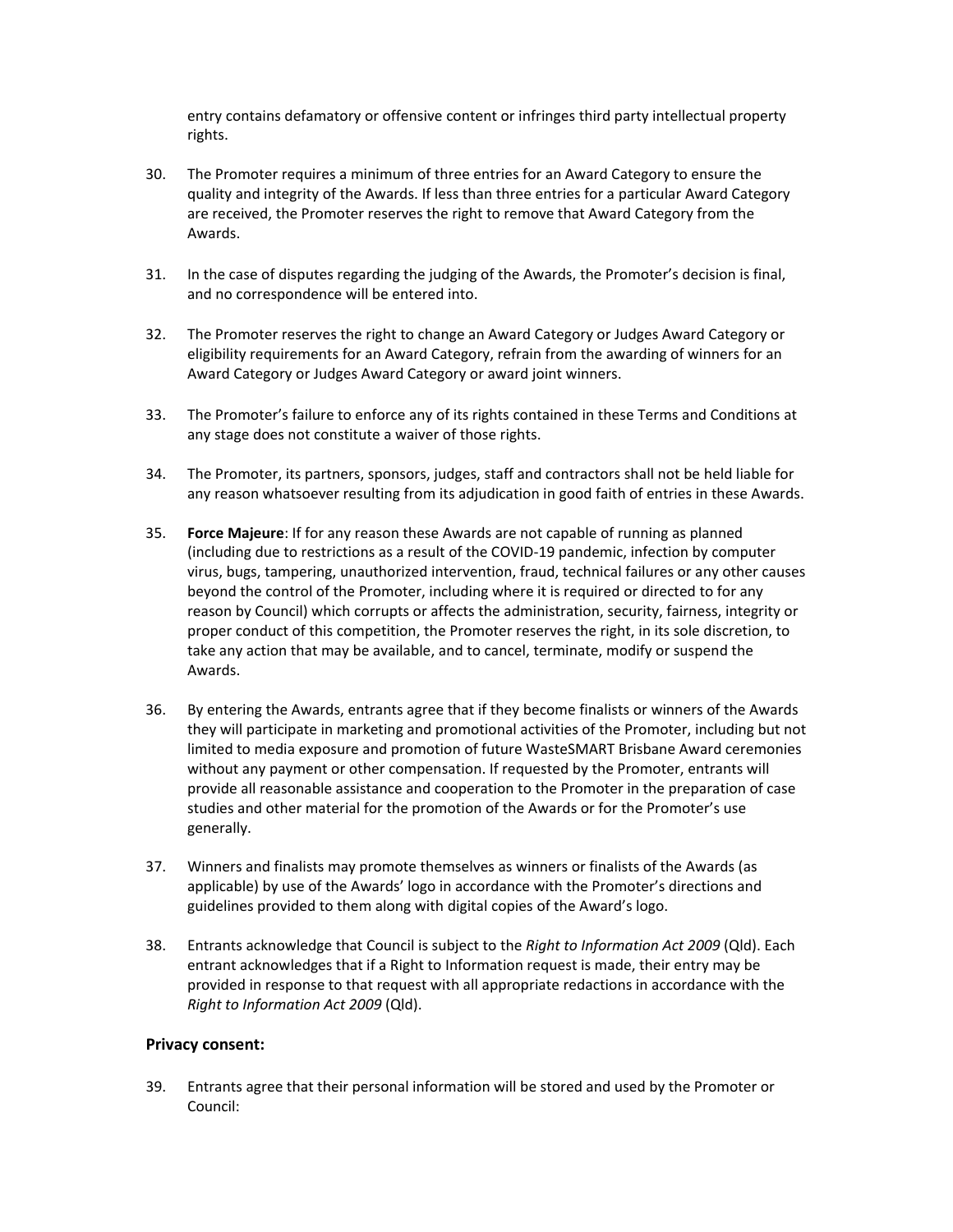- a) for the purpose of the Awards in accordance with these Terms and Conditions;
- b) to contact the entrant during and after the Awards to seek information or comments about the Awards or to inform them about similar programs, events or services which may be of interest to the entrant. If the entrant wants to unsubscribe from the Promoter's or Council's database for this purpose, the entrant must email wastesmartawards@sustainablebrisbane.com.au with the words UNSUBSCRIBE – WASTE SMART BRISBANE AWARDS or contact the Promoter's Customer Contact Centre on (07) 3007 7005; and
- c) as specified on the Awards website https://wastesmartawards.com.au/.
- 40. All personal information will be protected in accordance with the Promoters Privacy Statement (available at https://www.sustainablebrisbane.com.au/privacy/) or Council's Privacy Statement (available at https://www.brisbane.qld.gov.au/about‐council/privacy‐ copyright‐disclaimer) depending on the appropriate entity who has access to particular information.
- 41. Entrants acknowledge that the Promoter may refer entries to Council for assessment, reporting or advice.

### **Copyright consent:**

- 42. By entering into the Awards, the entrant:
	- a) grants to the Promoter (and agents or contractors acting on behalf of the Promoter) the nonexclusive, irrevocable, free‐of‐charge, right to use, reproduce, modify, adapt, edit, publish and communicate to the public; and

b) consents to their name (in whole or in part) being acknowledged as the author of, the entrant's entry (including any material provided by the entrant in support of their entry) in any media and within any material relating to or arising out of the Promoter's WasteSMART Brisbane Awards or any broader program or strategy of the Promoter including for promotional, marketing and publicity purposes relating to that program or strategy.

43. The entrant acknowledges and accepts that the Promoter (and agents and contractors acting on behalf of the Promoter) are not obliged to use the entrant's entry and/or their name on any such materials or in any media. Entrants will advise the WasteSMART Brisbane Awards Coordinator in writing at wastesmartawards@sustainablebrisbane.com.au if there are specific restrictions on the use of any materials or images submitted as part of their entry.

#### **Conflict of interest:**

44. Entrants are required to declare all actual, potential or perceived conflicts of interest in their entry and advise the Promoter immediately if they become aware of any conflict of interest that arises subsequently.

#### **No liability of Promoter or Council:**

45. Neither the Promoter or Council accepts any responsibility whatsoever for late, misplaced, lost or ineligible entries. Neither the Promoter or Council makes any representations or warranties as to the quality, suitability or merchantability of the Prizes. To the extent permitted by law, neither the Promoter or Council is liable for any loss or damage whatsoever which is suffered (including but not limited to direct or consequential loss) or for any personal injury sustained in connection with the entry into the Awards or acceptance of the Prize.